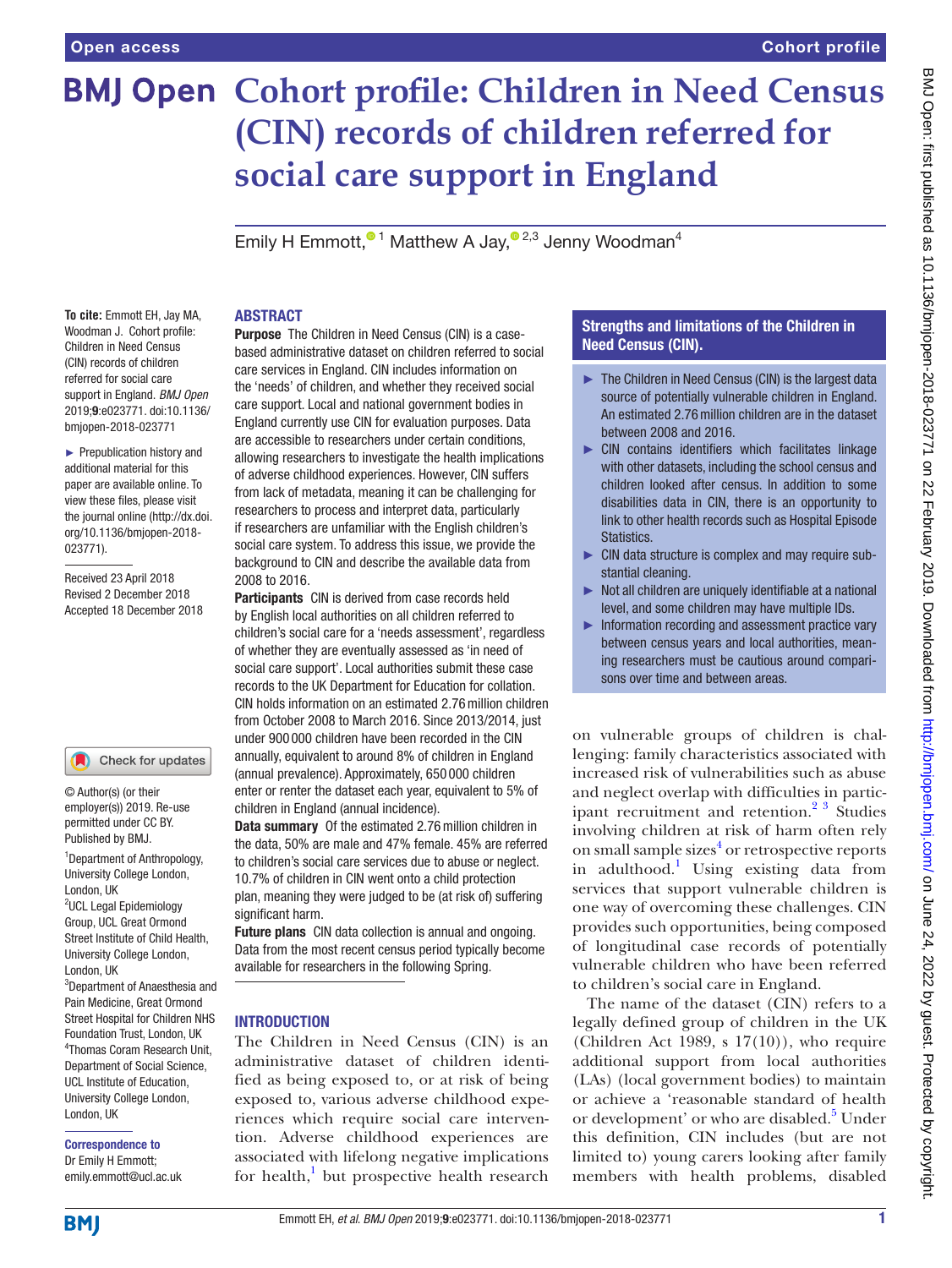children, children at risk of maltreatment and children in care (ie, children looked after by the state). Given its broad legal definition, the criterion of whether a child is 'in need' requires discretion, and is open to professional interpretation/varying thresholds. In practice, 'children in need' are children judged to require social care support (ie, social services/child welfare support).

In England, children's social care is provided locally by children's services across 152 LAs. These LAs have statutory duties to safeguard and promote the welfare of children in their area, primarily through (1) assessing the needs of children referred to them for support, (2) establishing whether they are a 'child in need' and (3) providing appropriate social care support to CIN up to their 18th birthday (or up to their 25th for care leavers). Cross-sectionally, just over 3% of children in England (around 390000 children) are identified as 'in need' in England and are receiving some form of social care support from LAs at any one point. $6$ 

As part of their case management process, all LAs in England record information on children who are referred to children's services for social care support, and keep track of the children whom they assess as 'in need' and go on to support. The CIN census is derived from these case records, annually submitted to the Department for Education (central government body overseeing children's social care in England) for collation at a national level. With full coverage across England, CIN offers an opportunity to understand the characteristics of children who are referred to and are supported by children's services, their pathways through children's social care and, by linking to other datasets, their associations with children's health-related outcomes.

As an administrative dataset not primarily designed for research purposes, the data providers offer little metadata at present. Comprehending, processing and interpreting CIN can, therefore, be a challenge for researchers, particularly for those without specialist knowledge of the English children's social care system. To address this issue, we provide an introduction and overview of CIN.

## Cohort description Background to the CIN census

CIN is a national, case-level dataset on children who are referred to LA children's services for social care support in England, with information on their pathways through the local social care system. The latest form of the CIN census was introduced in October 2008,<sup>7</sup> and LAs annually submit their children's service case records to the Department for Education.<sup>[8](#page-8-6)</sup> CIN is composed of case information on all children who are referred to LA children's services for an assessment of their needs (needs assessment), with data recorded around key service decisions and events for as long as the case remains 'open' following a referral. Note, referrals for a needs assessment must first be 'accepted' by LAs for it to be recorded within CIN. The criteria of acceptance can vary between LAs due

to differences in service structures and the 'thresholds' of when a child is judged to be potentially 'in need'. Cases remain open where LA children's services are providing or planning to provide support to the child, including financial, practical and informational support. It also includes cases where no support is provided, but there are plans to review and assess the child's needs at a later date.<sup>8</sup>

CIN covers a wide range of children in need including children in care (n=72670 on 31 March 2017; 18.7% of children identified as in need) and children on child protection plans (children receiving statutory services for suspected maltreatment; n=51080 on 31 March 2017;  $13.1\%$  of children identified as in need).<sup>69</sup> In addition to children in need identified and supported by LAs, CIN also includes (1) children whose referrals are accepted by children's services for needs assessments but go onto being assessed as 'not in need', (2) children who are not yet born following a prebirth referral for a needs assessment and (3) young people who are aged 18 or over but continue to receive care, accommodation and/or support from children's services.

Not all children known to children's services are included in CIN: Disabled children on the LA Disabled Children's Registers are only included if they are receiving services from LAs, regardless of the fact that they are 'children in need' as legally defined.<sup>[8](#page-8-6)</sup> It also does not include children who are receiving support from LAs through their 'early help' services, which are preventative/early intervention services targeting children who are not currently 'in need' but are at risk of becoming in need in future.

CIN is part of the wider National Pupil Database (NPD), which is a collection of different administrative datasets held by the Department for Education on children and young people in England, including the school census and children looked after return  $(CLA).^{1011}$  Children in CIN who attend publicly funded schools can be linked to the school census by their Pupil Matching Reference ID (PMR). Children who are looked after by the state are by definition CIN, and therefore appear in both the CLA and CIN datasets, linked by their LA child ID. $^{11}$  12 The population overlaps in these datasets are represented in [figure](#page-2-0) 1.

According to the CIN data collection guidance for LAs, the purpose of CIN is to track and analyse the journeys of children through children's services in order to evaluate local and national performance.<sup>8</sup> CIN largely holds information on service decisions and events, particularly around dates and reasons for action. Since 2012/2013, data collection has expanded to include more information about child protection and referrals. The Department for Education states that linkage to other datasets with information on child outcomes, such as the School Census and CLA, will allow evaluation of the effectiveness of policies and services over time.<sup>8</sup>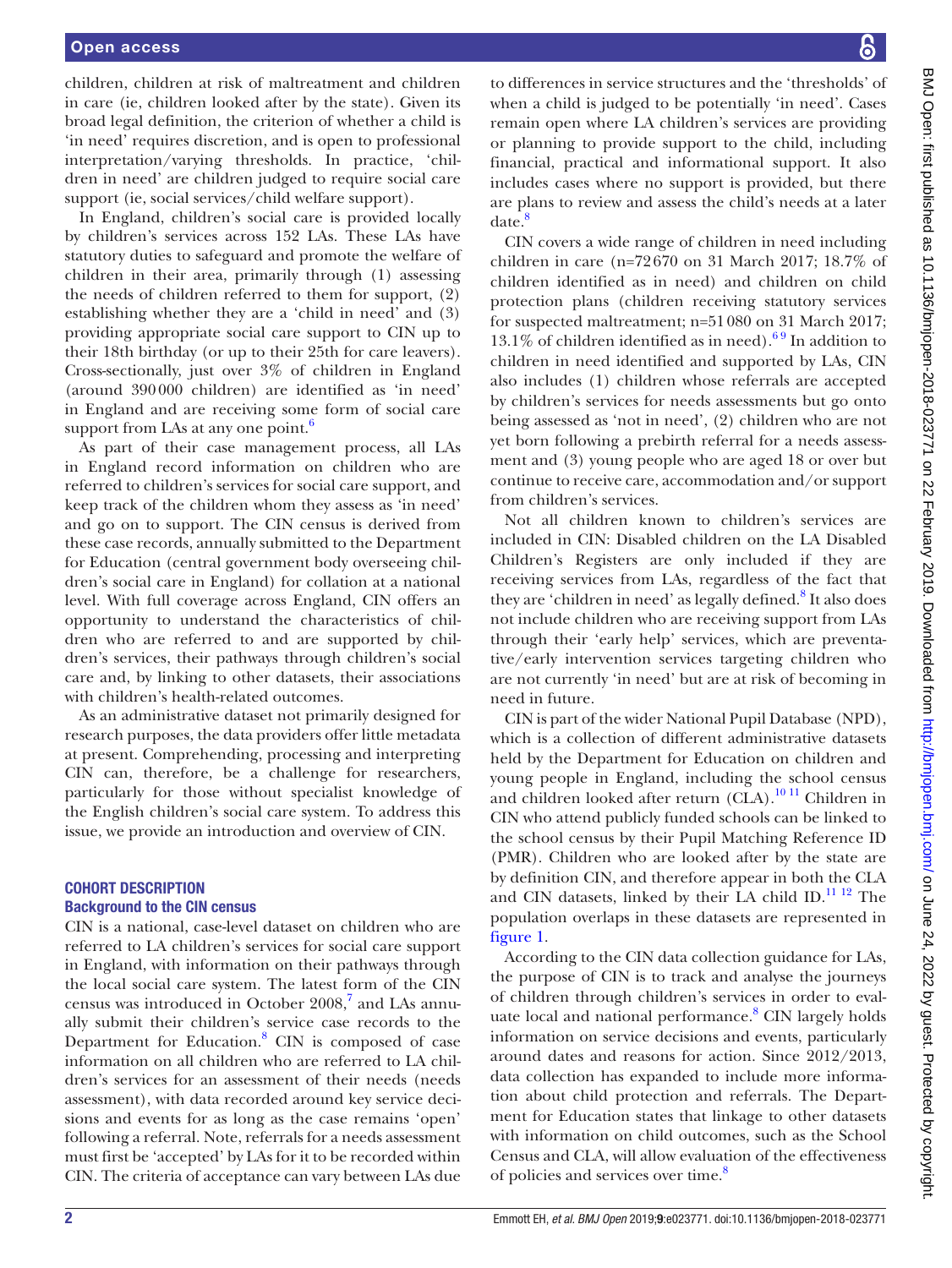

<span id="page-2-0"></span>Figure 1 Overlap between the CIN population (as legally defined) and the Department of Education's National Pupil Datasets (CIN, CLA and School Census). Size and overlaps are not to scale. Child population sizes are estimates for a 12-month period between April 2015 and March 2016. CLA, Children Looked After return; LA, local authority.

#### Data collection process

CIN data are extracted from LA children's services case records, primarily recorded for the purposes of case management. Each year, LA children's services extract information requested by the Department for Education on all cases open at any point during the census year (1 April to 31 March). LAs are given data specifications drafted by the Department for Education in advance of the census year commencing, and are expected to collect the specified information throughout the year.<sup>13</sup>

LAs submit their extracted CIN data through the Department for Education's online data collection portal COLLECT, which includes automatic validation checks at the time of submission. $13$  For example, children's demographic characteristics and referral dates cannot be missing, and queries are automatically raised if the child or young person is aged 25 years or over at the date of referral. Errors must be amended and/or reviewed by LAs before submission. Once submitted and accepted by the Department for Education, LAs cannot amend their submitted data. LAs are however able to retrospectively update their own case records after submission, which may be submitted in the following census years if the case remains open. After submission, aggregate information is visually checked by the Department for Education. If aggregate information seems unusual, the Department for Education contacts the

LA to discuss possible issues, and may request the LA to correct and resubmit the source data. The Department for Education does not amend the errors themselves.

The Department for Education does not specify how the data should be collected and extracted, or if and how data should be validated. Based on our experience, LAs collect their CIN data using procured case management systems, where the allocated case worker (ie, social worker) enters details about each case. Several case management systems for children's services exist on the market, meaning collection methods and internal validation processes likely vary between LAs.

Note, in 2010/2011, the Department for Education coordinated a review of CIN coinciding with the publication of the Munro Review of Child Protection Interim Report.<sup>14</sup> Archived documents suggest this led to some improvements in the usability of the data submission system and data quality.<sup>14</sup> This also coincides with a notable increase in the number of children in CIN from the following census year [\(table](#page-3-0) 1). The exact cause of this jump in number cannot be discerned from publicly available information.

## Public involvement

CIN is derived from LA children's service case records, meaning direct engagement with participants around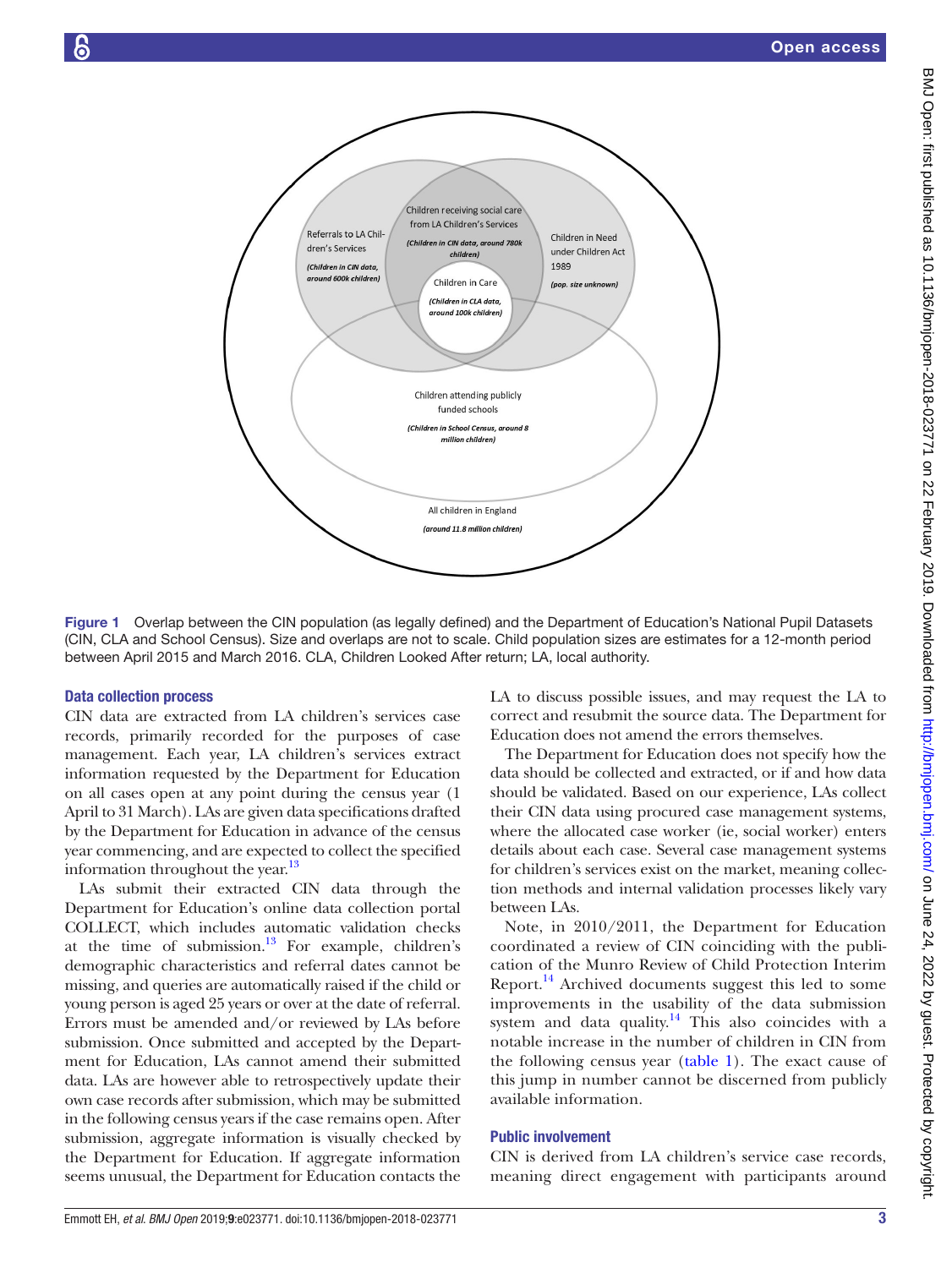<span id="page-3-0"></span>

| <b>Census</b>                                              | 2008/2009*                                                                                                                                                                                                                                                                                                                                                                          |        |        |        | 2009/2010 2010/2011 2011/2012 2012/2013 2013/2014 |           | 2014/2015 | 2015/2016 | 2008-2016 |
|------------------------------------------------------------|-------------------------------------------------------------------------------------------------------------------------------------------------------------------------------------------------------------------------------------------------------------------------------------------------------------------------------------------------------------------------------------|--------|--------|--------|---------------------------------------------------|-----------|-----------|-----------|-----------|
| year                                                       | N                                                                                                                                                                                                                                                                                                                                                                                   | N      | N      | N      | N                                                 | N         | N         | N         | N         |
| LA <sup>+</sup>                                            | 148                                                                                                                                                                                                                                                                                                                                                                                 | 151    | 150    | 150    | 152                                               | 152       | 152       | 152       | 154       |
| Pupil<br>matching<br>references<br>(PMRs)<br>$(cleaned)$ ‡ | 387413                                                                                                                                                                                                                                                                                                                                                                              | 584456 | 501136 | 599425 | 588602                                            | 618498    | 599898    | 571429    | 1761225   |
| LA child ID<br>(derived)§                                  | 401872                                                                                                                                                                                                                                                                                                                                                                              | 595976 | 509088 | 588943 | 818472                                            | 896471    | 892747    | 885023    | 2 761 155 |
| Episodes¶                                                  | 419661                                                                                                                                                                                                                                                                                                                                                                              | 714207 | 588943 | 939095 | 941581                                            | 1 021 432 | 1 018 474 | 1 000 572 | 4 668 623 |
| November 2017.                                             | Based on authors' copy of CIN holding complete episode information between 2008 and 2016. Received from the Department for Education,<br>*Data collection in 2008 began in October rather than April 2008. While retrospective cases were also submitted by many LAs, often going<br>back to or before 1 March 2008, the number of episodes is significantly fewer for this reason. |        |        |        |                                                   |           |           |           |           |

†In 2009/2010, Bedfordshire Children's Services (LA ID 820) split into Bedford (LA ID 820) and Central Bedfordshire (LA ID 822), and Cheshire Children's Services (LA ID 875) split into Cheshire East (LA ID 895) and Cheshire West and Chester (LA ID 896).

‡For children with PMRs in the dataset, PMRs are occasionally missing in some records (particularly during ages when they are older or younger than school age). Different PMRs are occasionally allocated for one child. The displayed figures are for the cleaned PMR variable, after addressing these issues where possible. Further information on the cleaning method is outlined in the online [supplementary information](https://dx.doi.org/10.1136/bmjopen-2018-023771). §LA child IDs do not uniquely identify children, as multiple LAs may use the same ID. Children also acquire new LA child IDs when they move LAs and when they are adopted—meaning we are unable to attribute all records to the same child over time. The displayed figures are for the derived LA child ID variable, combining the original LA child ID and the LA code.

¶The displayed figures include some duplicate cases due to reporting errors, for example, when new cases are opened when children have an existing open case.

CIN, children in need; LA, local authority.

data collection and processing is challenging. As primary data controllers, LAs are required to display and disseminate clear and accessible privacy notices outlining what data is being collected/processed and why, including the lawful basis of data collection and processing (eg, public task, legitimate interest and legal obligation).<sup>[8](#page-8-6)</sup> Changes to the CIN data collection by the Department for Education require a business-case submission and approval from the Star Chamber Scrutiny Board, which is composed of school and LA representatives. $15$  The top-line findings from CIN is published annually by the Department for Education and is publicly available[.6](#page-8-4)

## Data structure

The CIN is an 'episode' based dataset, where each episode is an open case following a referral to children's services. Episodes (ie, cases) are nested within children identified through a national identifier (PMR) or the LA identifier (LA child ID). As such, the dataset is in long format meaning that an individual child can have more than one row of data in the file supplied to researchers. Between October 2008 and March 2016 (based on our CIN data extract), CIN consists of around 4.7million episodes, attributed to an estimated 2.7million children across 152 LAs ([table](#page-3-0) 1). Since 2013/2014, just under 900000 children have been recorded in the CIN annually, equivalent to around 8% of children in England (annual prevalence), and approximately 650000 children enter or renter the dataset each year, equivalent to 5% of children in England (annual incidence).

Each year, LAs report all open cases over a 12-month period. This means that the same case can be recorded multiple times across a number of years, resulting in duplicate episode entries. New information may also be added to existing cases each year, such as (1) amendments to original records, (2) child protection plan information and (3) case closure information. The most recent record of an episode is most likely to be correct/complete, excluding child protection plan details. As children can have multiple child protection plans within a single CIN episode, child protection plan information must be identified across the recurring records of each episode.

As with all administrative datasets, researchers will need to carry out data cleaning before the data are in a 'research ready' format. General information on how we cleaned our data is available in the online [supplementary](https://dx.doi.org/10.1136/bmjopen-2018-023771)  [information](https://dx.doi.org/10.1136/bmjopen-2018-023771).

## Data available in CIN

[Table](#page-4-0) 2 outlines data items available in CIN between 2008 and 2018. Our table is based on the NPD user guide and data collection specifications as well as the NPD Data Tables, which contain a complete list of variables normally available across all NPD data collections (including the school census and CLA datasets).<sup>[10 13 16](#page-8-7)</sup> Further childlevel descriptive statistics of the cohort, including breakdowns by census year and proportions of missing data, is provided in the online supplementary information. Note, in cases where children had multiple episodes over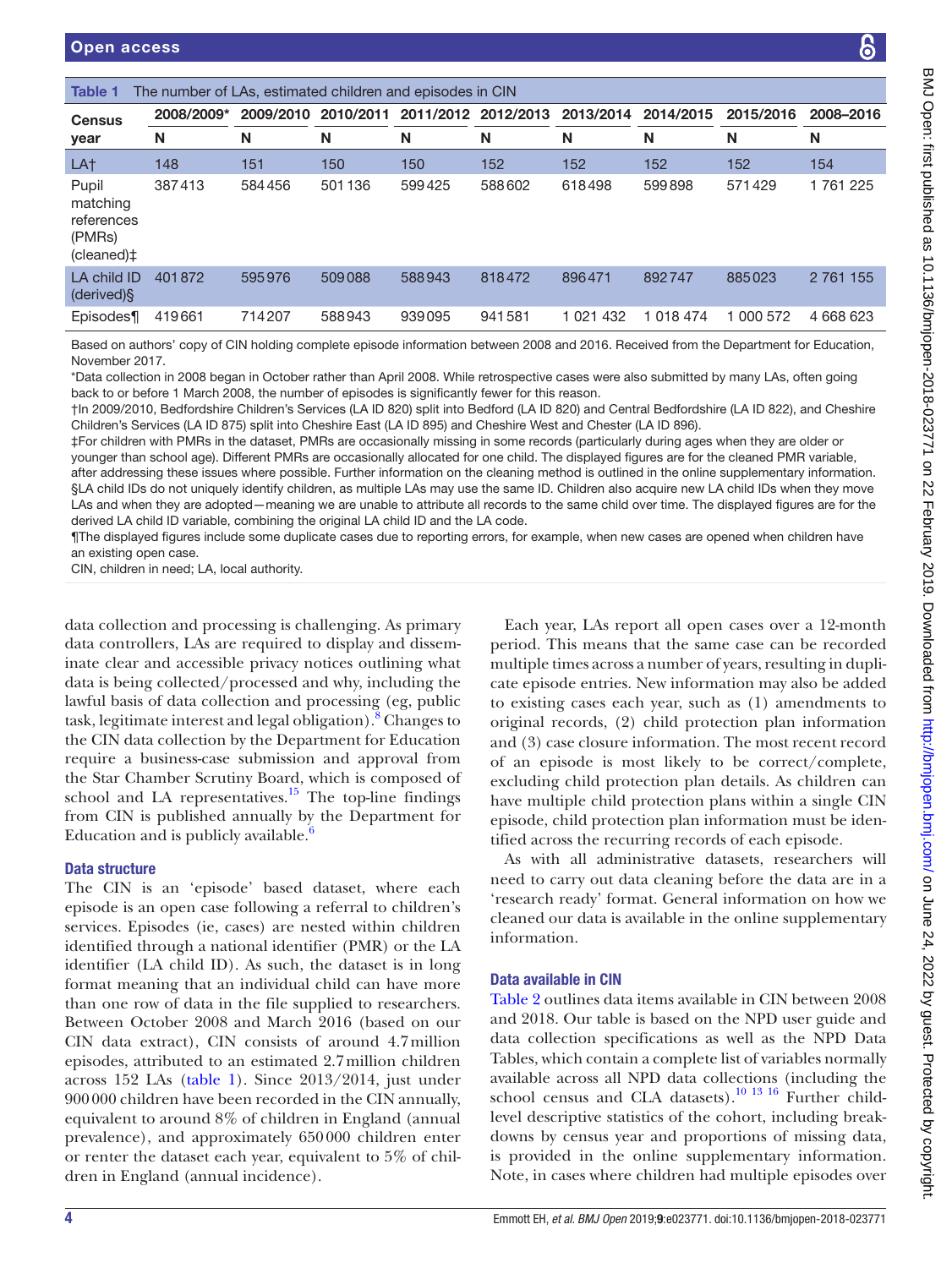<span id="page-4-0"></span>

| Table 2                       | Variables available in CIN, between 2008/09         |              | and 2     | 017/2018     |           |           |           |           |           |            |            |
|-------------------------------|-----------------------------------------------------|--------------|-----------|--------------|-----------|-----------|-----------|-----------|-----------|------------|------------|
|                               | information<br>Available                            | 2008/2009    | 2009/2010 | 2010/2011    | 2011/2012 | 2012/2013 | 2013/2014 | 2014/2015 | 2015/2016 | 2016/2017* | 2017/2018* |
| identifiers<br>Unique         | unique pupil number<br>Pupil matching<br>reference/ | ↘            | ↘         | $\checkmark$ | ↘         | ↘         | ↘         | ↘         | ↘         | ↘          | ↘          |
|                               | LA child ID                                         |              |           |              |           |           |           |           |           |            |            |
|                               | LA ID†                                              | ↘            | ↘         | ↘            |           |           |           | ↘         | ↘         | ↘          | ↘          |
| characteristics<br>Children's | expected date of birth<br>Age/date of birth/        | ↘            | ↘         | $\checkmark$ | ↘         | ↘         | ↘         | ↘         | ↘         | ↘          | ↘          |
|                               | Ethnicity                                           |              |           | $\checkmark$ |           |           |           |           | ↘         |            |            |
|                               | Gender                                              |              |           | ↘            |           |           |           |           | ↘         | ↘          |            |
|                               | Disability                                          |              |           |              |           |           |           |           |           |            |            |
|                               | Date of death‡                                      |              |           | ↘            |           |           |           |           |           |            |            |
|                               | Seeking asylum                                      |              |           |              |           |           |           |           |           |            |            |
|                               | Adopted from care                                   |              |           |              |           |           |           |           |           |            |            |
|                               | Income deprivation                                  |              |           |              |           |           |           |           |           |            |            |
| Case                          | Referral date                                       |              |           | ↘            |           |           |           |           |           |            |            |
| information                   | Primary need status                                 |              |           | ↘            |           |           |           |           |           |            |            |
|                               | Case closure date§                                  |              |           | ↘            |           |           |           |           |           |            |            |
|                               | Reason for closure                                  |              |           | ↘            |           |           |           |           |           |            |            |
|                               | after assessment<br>No further action               |              |           | ↘            |           |           |           |           |           |            |            |
|                               | child protection<br>Date of initial<br>conference   |              | ↘         | ↘            |           |           |           |           |           |            |            |
|                               | Whether on child<br>protection plan                 | ↘            |           |              |           |           |           |           |           |            |            |
|                               | Referral source                                     |              |           |              |           |           | ↘         | ↘         | ↘         | ↘          | ↘          |
| protection plan<br>Child      | Child protection plan<br>start date                 | $\checkmark$ |           |              |           | ↘         | ↘         | ↘         | ↘         | ↘          | ↘          |
| information                   | Child protection plan<br>end date                   | $\checkmark$ |           |              |           | ↘         | ↘         | ↘         | ↘         | ↘          | ↘          |
|                               | Category of abuse                                   | ↘            |           |              |           | ↘         |           |           | ↘         | ↘          | ↘          |
|                               | No of previous child<br>protection plans            | ↘            |           |              |           |           |           | ↘         |           |            | ↘          |
|                               |                                                     |              |           |              |           |           |           |           |           |            | Continued  |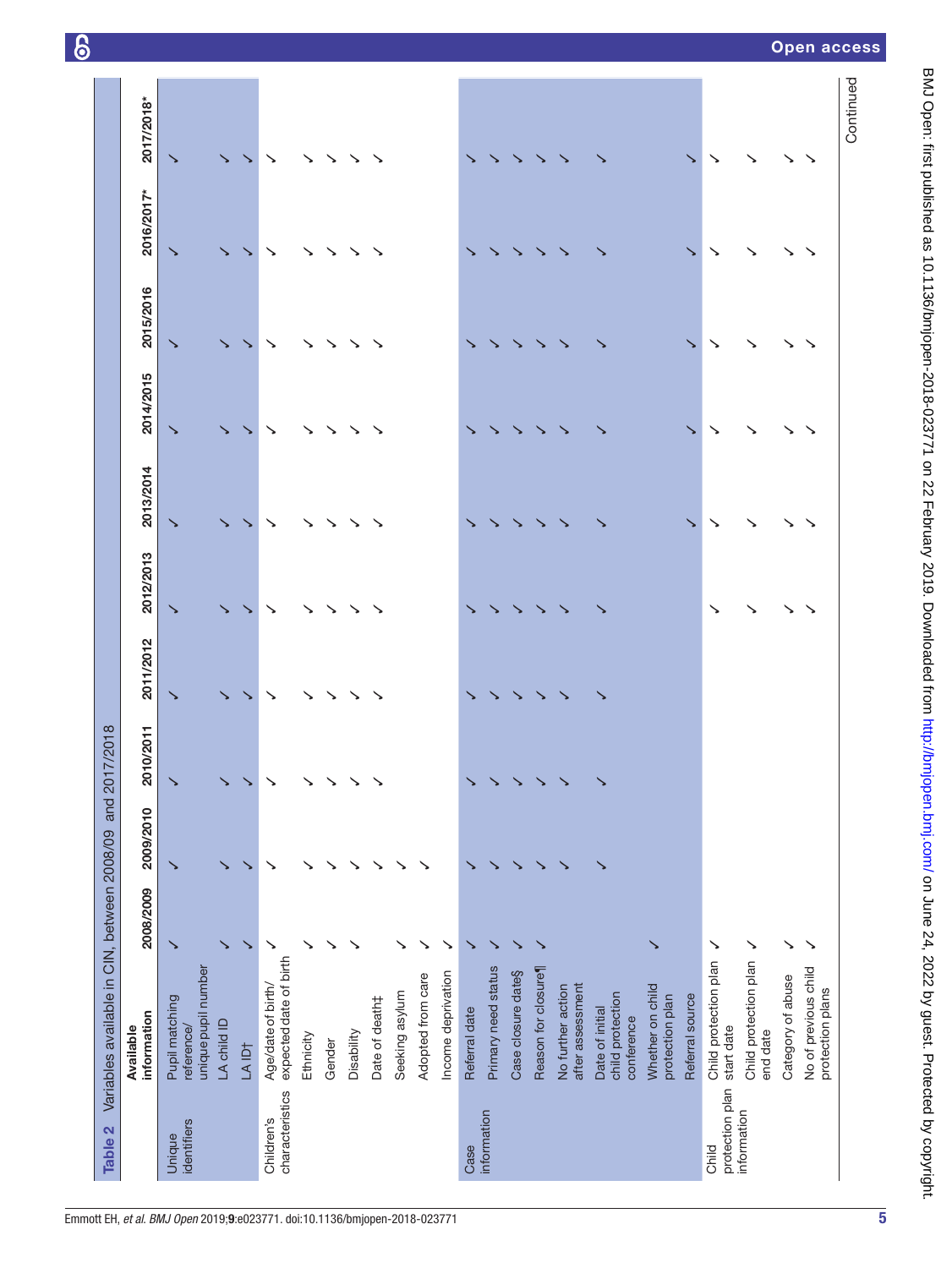|           | Table 2 Continued                                                                                                                                                                                                                                                                                                                                                                                                                                                                                         |                     |                          |           |           |                                                                                           |           |           |            |            |
|-----------|-----------------------------------------------------------------------------------------------------------------------------------------------------------------------------------------------------------------------------------------------------------------------------------------------------------------------------------------------------------------------------------------------------------------------------------------------------------------------------------------------------------|---------------------|--------------------------|-----------|-----------|-------------------------------------------------------------------------------------------|-----------|-----------|------------|------------|
|           | information<br>Available                                                                                                                                                                                                                                                                                                                                                                                                                                                                                  | 2008/2009 2009/2010 | 2010/2011                | 2011/2012 | 2012/2013 | 2013/2014                                                                                 | 2014/2015 | 2015/2016 | 2016/2017* | 2017/2018* |
| Service   | Service type                                                                                                                                                                                                                                                                                                                                                                                                                                                                                              |                     |                          |           |           |                                                                                           |           |           |            |            |
| provision | Service provider                                                                                                                                                                                                                                                                                                                                                                                                                                                                                          |                     |                          |           |           |                                                                                           |           |           |            |            |
|           | Service provision<br>start date                                                                                                                                                                                                                                                                                                                                                                                                                                                                           |                     |                          |           |           |                                                                                           |           |           |            |            |
|           | Service provision end /<br>date                                                                                                                                                                                                                                                                                                                                                                                                                                                                           |                     |                          |           |           |                                                                                           |           |           |            |            |
|           | 'Data not released at the time of writing. Data availability is based on children in need census data collection specifications and existing data.<br>tDate of death is collected for children where services continue to be provided after a child has died.<br>There are some changes to LA IDs following changes to LA structure in 2008/2009 and 2009/2010.<br>§Case closure dates are not always available even when cases are<br>"TNo further action after core assessment' was added as a reason f |                     | or closure in 2009/2010. |           |           | closed. Instead case closure is indicated by 'reason for closure' or 'no further action'. |           |           |            |            |

a given period, we have taken the first available episode information within the specified period.

# Unique identifiers

Child-level identifiers in the data include the PMR, which is derived from the unique pupil number (UPN) given to all children who enter the state school system in England (or in some cases earlier, for example, where a child receives an Education, Health and Care Plan for additional support (formerly a Statement of Special Educational Needs)). In their annual CIN returns to the Department for Education, LAs submit each child's UPN where this has been assigned. As UPNs are classed as identifiable and sensitive information, the Department for Education anonymises UPNs to derive PMRs as child identifiers. Both CLA and school censuses include PMRs, meaning it is possible to link children with PMRs across all three datasets using a straightforward 1:1 deterministic linkage method. Children below school age (under age 5) will not usually have a PMR, nor will children exclu sively educated outside the state sector (eg, in private schools or through homeschooling). In our data, 36% of children did not have a recorded PMR for these reasons.

Alternatively, children can be identified through LA child IDs which are unique identifiers used locally by LAs and are available for 100% of children in CIN. Because the same child IDs can be used by different LAs, unique IDs must be derived by combining child IDs with LA IDs. This can be used to link children in CIN to the CLA dataset. However, children acquire new LA child IDs when they move LAs, meaning these children can only be tracked longitudinally if they have PMRs. Children also acquire new LA child IDs and PMRs when they are adopted meaning some children have multiple LA child IDs and PMRs which cannot be linked between census years. In 2015/2016, 5360 children were adopted from care, which is 0.9% of children in the 2015/2016 CIN.

Unique episodes (ie, referrals and open cases) can be identified with a combination of the referral date and the derived LA child ID.

# Children's characteristics

LA, Local Authority.

A. Local Authority

CIN contains information on children's gender, date of birth and ethnicity. Children in CIN through prebirth referrals are not attributed a gender, and children with intersex characteristics may be recorded as intersex. In our data (2008–2016), 50.2% of children were male, 47.5% female and around 2.3% unknown. A total of 2182 children were recorded as intersex or other. Sixty-six per cent of children in CIN are recorded as having a White ethnic background, followed by 7% Asian, 7% black and 6% mixed. The mean age at referral was 7.25 years, with a range of 0–25 years.

In terms of health-related information, CIN holds data on disability categories which are: autism/Asperger's syndrome, behaviour, communication, consciousness, hand function, hearing, incontinence, learning, mobility, personal care, vision and any other. Further information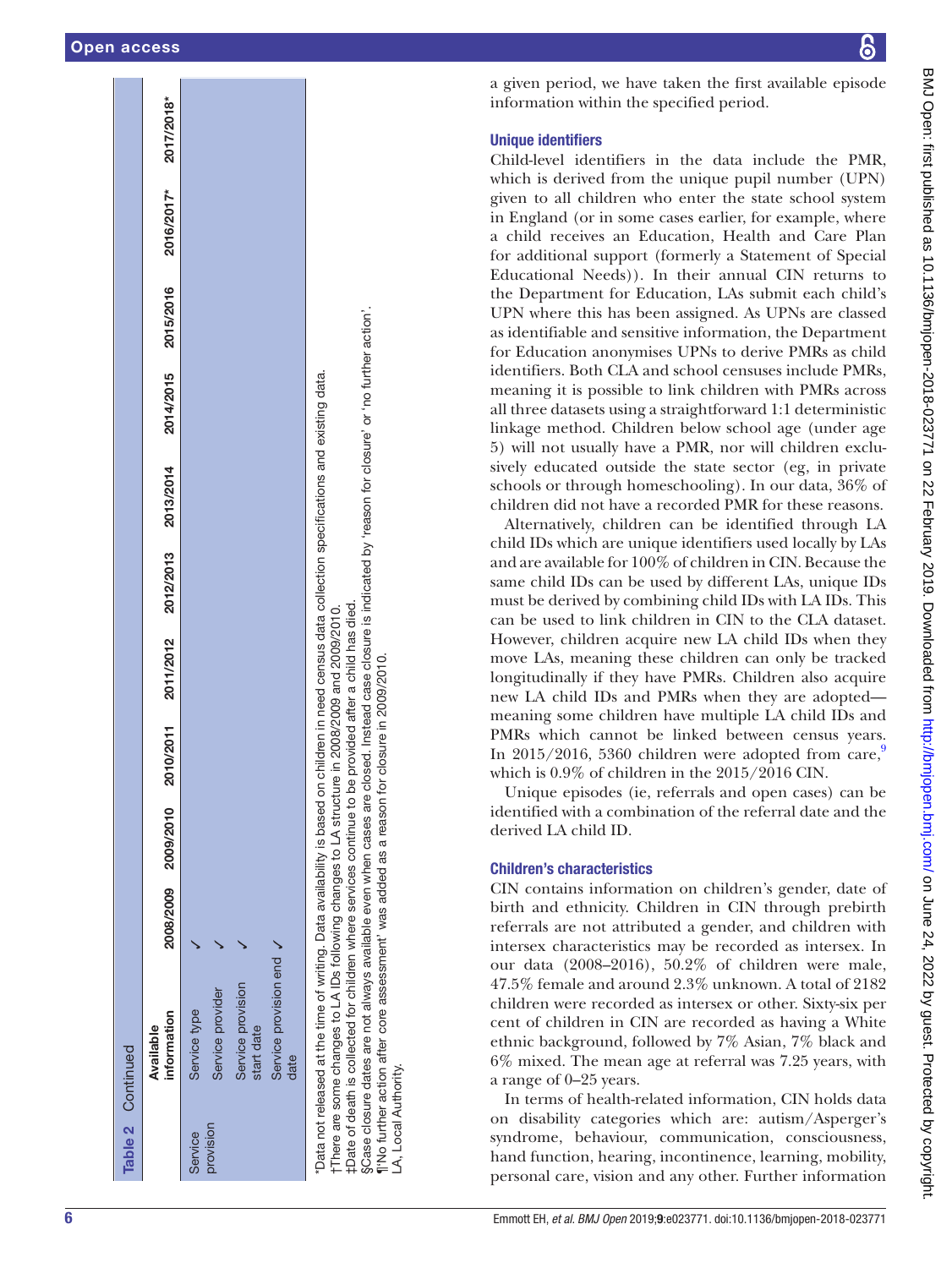on the coding criteria for disabilities is available under the Census Guide for LAs.<sup>[8](#page-8-6)</sup> Note, how LAs collect and code information on children's disabilities have been known to vary, and validity/reliability issues are likely to present  $17$  (see the Limitations section).

Geographical information at a level lower than LA is available for episodes between 2008 and 2010, but access to this information is severely restricted due to its sensitivity and risk of identification. Linkage to the lower layer super output area for children in the spring school census is possible but the justification for such information and permission from the Department for Education will be required (see the Data access section).

## Case information

Basic case information is available for all episodes, including date of referral, primary need status, case closure date and a reason for closure. Primary need status captures the main reason why a child has been referred for social care support. Information on referral source, including whether the referral came from health services, is available from 2013 to 2014 onwards.

Based on the first available referral information between 2008 and 2016, 45% of children were referred to children's services due to suspected abuse or neglect, 17.8% due to family dysfunction and 9.8% due to family in acute stress. 4.8% of children were referred primarily due to their disabilities. Note that categorisation of primary need is hierarchical (eg, if there is suspected abuse or neglect, this is the category recorded irrespective of whether there are other reasons), represents the primary reason why a child was referred for/received support rather than their actual need, and only one reason can be recorded.<sup>[8](#page-8-6)</sup> Further information on the coding criteria for primary needs status is available under the Census Guide for  $\text{LAS}^3$ , and descriptive statistics for primary need status is available in the online supplementary information.

If children are judged to be under risk of significant harm, they may go onto child protection plans. For these groups of children, further information is recorded on a child protection plan start and end dates, and the reasons for the child protection plan (category of abuse). Between 2008 and 2016, 10.7% of children in our data went onto a child protection plan at some point. For a yearly breakdown of % children with child protection plans, see online [supplementary information.](https://dx.doi.org/10.1136/bmjopen-2018-023771)

While 'Date of Initial Child Protection Conference' can be requested from the Department for Education, this information is missing for the majority of eligible children (see the Data quality section). Information on service provision, including service type and provider information, is available for 2008/2009 only.

## Data quality

Each year until 2011/2012, between one and three LAs did not submit data (eg, as a result of changes to their IT systems) meaning children in these LAs are missing from these years (the LAs affected are Leicestershire,

Devon, Newham, Havering and the Isle of Wight; details are available in 'Additional Issues by Year' in the online [supplementary information](https://dx.doi.org/10.1136/bmjopen-2018-023771)). Certain variables in our data extract had high levels of missing information: The 'Date of Initial Child Protection Conference' variable, available from 2009 to 2010, was missing for 92% of children known to have been placed on child protection plans. For episodes where we could infer case closure (see online [supplementary information](https://dx.doi.org/10.1136/bmjopen-2018-023771)), around 18.5% of episodes between 2008 and 2016 were missing case closure dates. In contrast, children's demographic information was relatively complete, with around 2% of gender and age details recorded as missing.

According to the Department for Education, children should only have one episode open at any one time. $^{18}$  $^{18}$  $^{18}$ However, missing closure dates mean some consecutive episodes wrongly overlap, leading to multiple open episodes. Further, when children with open cases are rereferred, some LAs submit this information as a new referral. As episodes are only identifiable by referral dates, a single case can be wrongly recorded as multiple episodes with overlapping dates. Based on recorded and estimated closure dates in our data, we estimate that around 8.6% of episodes between 2008 and 2016 overlap with another episode.

The Department for Education states that their data quality has improved over time, with most recent records most likely to be correct.<sup>18</sup> In our data, we found a reduction in our estimated percentage of missing case closure dates from 33% in 2008/2009 to 8% in 2015/2016. Our estimated percentages of overlapping episodes also decrease with time, from 23% in 2008/2009 to 7% in 2015/2016. Further details on missing data and errors are available in the online supplementary information.

## Findings to date

CIN data are used by the Department for Education for their national statistics on children in need, describing numbers and trends of children in need across England.<sup>6</sup> In their latest statistical release, there were 389430 children 'in need' and 51080 children on child protection plans on 31 March 2017. 12.9% of children in need on the 31 March 2017 had disabilities recorded.<sup>[6](#page-8-4)</sup> In a different part of government, the Department for Communities and Local Government (DCLG) has used CIN, together with several administrative datasets, to evaluate the Troubled Families Programme.<sup>19</sup> Introduced in 2012, the Troubled Families Programme is an England-wide intervention scheme targeting 'troubled families' with repeated/multiple presentations to local government services across social care, health and police. DCLG used CIN to track families going through the programme between 2012 and 2015, and to select a comparable sample of families who did not go through the programme. Overall, it found that the programme had minimal impact on family outcomes.<sup>19</sup>

Away from the government, researchers have used CIN with linkage to other data sources. In one study, CIN data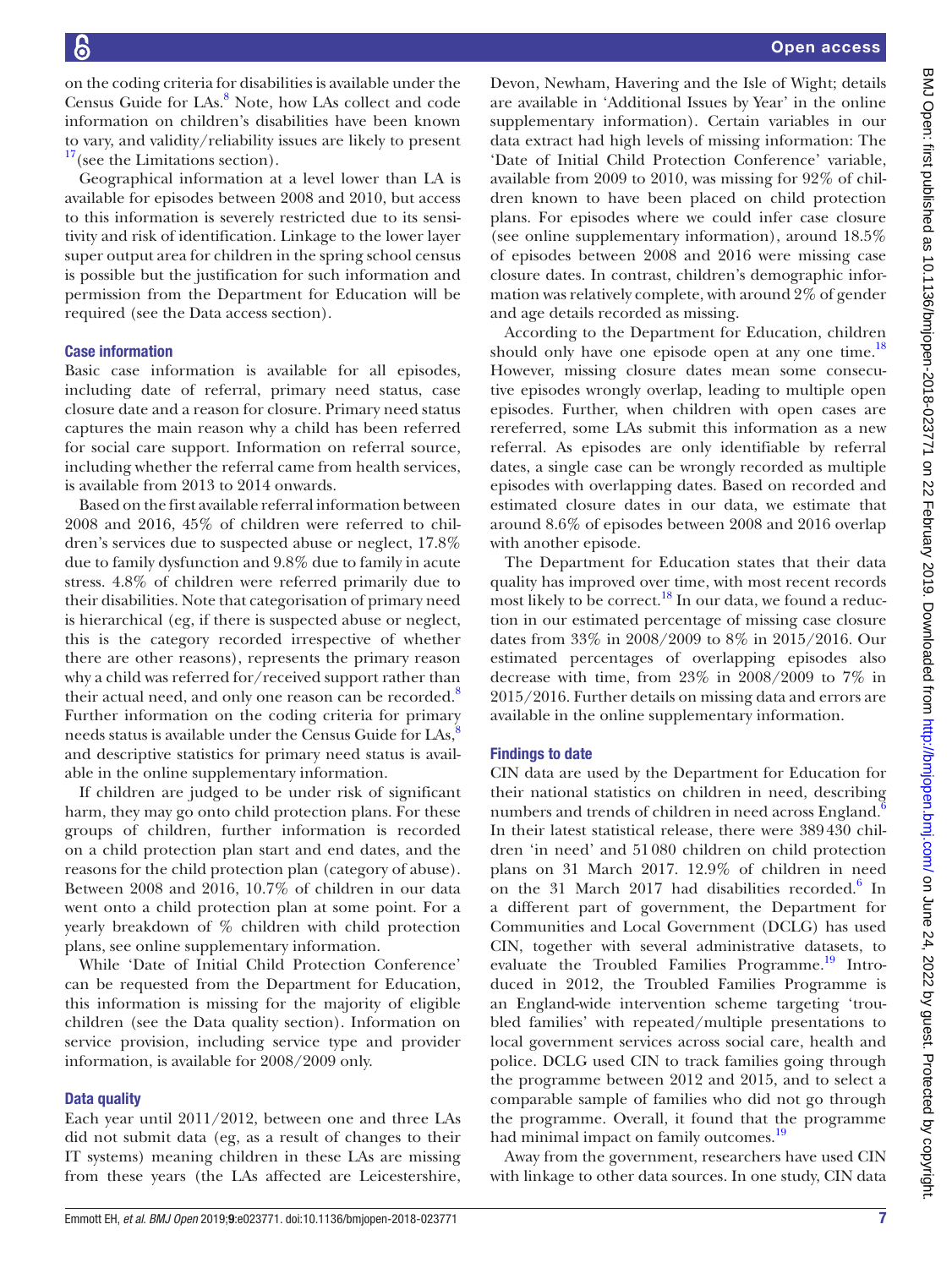were linked to the Index of Multiple Deprivation (a smallarea measure of material deprivation), finding a clear association between higher overall levels of deprivation and higher rates of intervention at LA level.<sup>20</sup> However, at neighbourhood level, families living in LAs with lower overall levels of deprivation were more likely to experience children's service interventions compared with families living in LAs with higher overall levels of deprivation.<sup>20</sup> Researchers have used CIN together with CLA and school censuses, finding that the educational outcomes of children in need are generally significantly poorer than the general population and in fact not dissimilar to children in care. $21$ 

# Strengths and limitations **Strengths**

CIN is the most complete data source of potentially vulnerable children in England. CIN holds information on all children referred to LAs and consequently accepted for a needs assessment, not just children assessed as in need.<sup>18</sup> This means CIN holds potential for capturing information on children who are at the 'edge of social services:' children over the threshold to be 'accepted' for an assessment, but under the threshold of need for statutory LA support and intervention. CIN also holds several data items on disabilities, including children who are primarily referred to children's services due to parental disabilities (but see the Limitations section).

As a longitudinal dataset, CIN can be used to track such children through time. Linkage to the school census and CLA is likely to capture a near-complete pathway of children through education and social care services, as well as providing limited information on their outcomes such as school attendance and educational outcomes.<sup>[11 12](#page-9-0)</sup> A recent scoping report by authors (MAJ and JW) also highlights the linkage potential with a range of existing administrative datasets from health, family justice, tax records and criminal justice, as well as additional LA data.[12](#page-9-9) With participant consent, researchers may be able to link CIN to their own dataset if they hold children's UPNs (school IDs) or LA child IDs. CIN also holds information on children's date of births which may be useful for data linkage, but note that access to this information is severely restricted.

Currently, researchers are using CIN, together with the school census, Hospital Episode Statistics and death registration records, to evaluate a home-visiting programme on child maltreatment. $^{22}$  Authors are using the linked CIN-CLA-School Census datasets to examine variation in children's educational outcomes (MAJ), and investigate variations in referral rates from health services to children's services in England using CIN (EHE and  $\text{[W]}$ .<sup>23</sup> At the time of writing, there are several ongoing studies using CIN.

## **Limitations**

As an administrative dataset, there is relatively little metadata available for CIN. While authors hope this paper will

address some of this limitation, it can be challenging to understand the structure of CIN and the nature of the available information without knowledge of children's social care systems in England.

The PMR, which is a nationally unique to individual children, is only available for children who have entered state school (or in some circumstances earlier) and is therefore not available for a significant proportion of CIN (36% in our dataset). Unique identification of all children is cross-sectionally possible through the LA child ID. However, if a child moves between LAs, they will be assigned a new local ID, and therefore, that child's records will not link longitudinally. In addition, all new identifiers are assigned when a child is adopted meaning that records postadoption cannot be linked longitudinally with records preadoption.

CIN does not contain information on the type nor intensity of services provided to children. An open case does not necessarily mean a child is actively being supported by LAs, meaning it is difficult to distinguish the level of need and support within CIN. While CIN includes children who are accepted for needs assessments and consequently assessed as not in need, it does not include children receiving 'early help' support. This means CIN does not capture a full picture of those 'on the edge of social services.'

CIN lacks family information such as socioeconomic details and parental characteristics.<sup>20</sup> (Note, information on free school meals and area-based socioeconomic indicators is available through the school census if children have PMRs.) Information on relatedness is also unavailable, meaning siblings and relatives cannot be identified within the dataset.

Finally, the Department for Education has noted variations in recording practices between LAs, as well as between census years.<sup>18</sup> This means data are not necessarily comparable between LAs and census years. For example, some LAs conduct two assessments of children to assess their needs, while others conduct one continuous assessments (see online [supplementary information\)](https://dx.doi.org/10.1136/bmjopen-2018-023771). Similarly, we are aware of variations in referral and assessment practices between LAs (which are not properly documented or understood at present), and the threshold of entry into the CIN data is likely to vary between areas. Variables which require decision-making around coding, such as disability categories<sup>24 25</sup> and primary needs statuses,  $\frac{8}{3}$  $\frac{8}{3}$  $\frac{8}{3}$  may be particularly susceptible to validity and reliability issues within and between areas. For example, different incentives surround the primary need status categories, in that child protection cases with a risk of significant harm (likely associated with abuse and/or neglect) are prioritised for children's services assessment and support. This means the 'abuse or neglect' category could be selected by front-line staff as a bid to prioritise cases.

Given these limitations, researchers should be cautious around the interpretation of CIN and any inferences that are drawn from its analyses. To address these limitations, further research is required to better understand the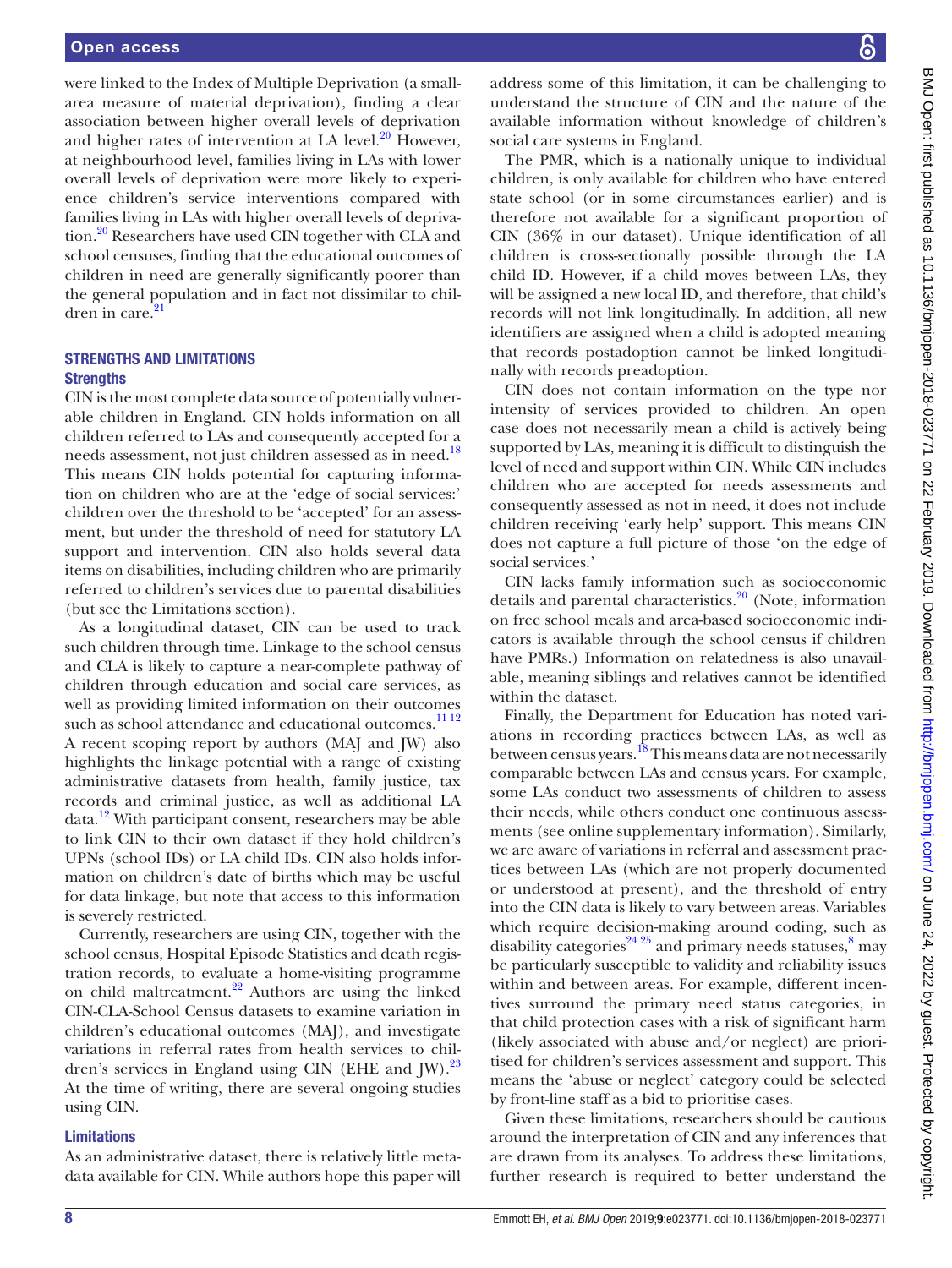meaning of CIN data—in other words, what exactly are the variables capturing?

## DATA ACCESS

Adverse childhood experiences are detrimental for health and development, but prospective research with potentially vulnerable children is challenging due to practical and ethical issues. $1-4$  CIN is an ongoing, longitudinal data source which provides researchers with an opportunity to access data on such potentially vulnerable children in England.

Access to CIN extracts can be requested through the Department for Education NPD team. Data from the most recent census period typically become available for researchers in the following Spring, after the official statistics on the characteristics of CIN is updated by the Department for Education.<sup>[6](#page-8-4)</sup>

The application process and guidelines, which have changed in 2018/2019, are outlined online at [\(https://](https://www.gov.uk/guidance/how-to-access-department-for-education-dfe-data-extracts) [www.gov.uk/guidance/how-to-access-department-for](https://www.gov.uk/guidance/how-to-access-department-for-education-dfe-data-extracts)[education-dfe-data-extracts](https://www.gov.uk/guidance/how-to-access-department-for-education-dfe-data-extracts)). At present, the Department for Education supplies CIN extracts to any person or organisation whose aim is to promote the education or well-being of children in England by (1) conducting research or analysis, (2) producing statistics and/or (3) providing information, advice or guidance. $^{10}$  Applicants will be asked to outline how their project serves the public benefit, select the legal basis for data sharing as well as the conditions for processing data under the General Data Protection Regulation. They will also be asked to specify each individual variable requested using a standard template provided by the Department for Education and access to particularly sensitive data items will require justification. Due to the vulnerabilities associated with children in need, the CIN dataset as an entirety is considered 'tier 1', attributed to the most sensitive personal information. The Department for Education has stated that access to data will in most cases be through the Office for National Statistics (ONS) Secure Research Service. Researchers using these resources will require ONS approval as well as a certificate from the Disclosure and Barring Service (ie, background check of police records). Depending on the data requested, it may take several months for the data request to be approved. Researchers must also comply with relevant data protection law, and must store the data within the European Union.

These stringent data protection policies and practices are in place to ensure the rights and identities of the data subjects (ie, children referred to LAs) are protected. As the data are individual level, once access has been granted, researchers have further ethical and legal obligations to maintain the confidentiality of the data and ensure that disclosure risk is minimised. This includes complying with Department for Education rules on the suppression of small cell counts or any other information that might result in secondary identification of a data subject.

Acknowledgements We would like to thank the Department for Education, particularly the National Pupil Database Team, for providing us with the CIN data extracts and the local authorities and staff involved in the data collection. We are very grateful to Nikki Luke and Lisa Holmes from the Rees Centre (University of Oxford) who reviewed and provided useful feedback on our pre-print, as well as our peer reviewers whose comments greatly improved our manuscript. MAJ's access to the data was facilitated by the Administrative Data Research Centre for England, which was funded by the Economic and Social Research Council (ESRC ES/L007517/1).

Contributors JW led on the data request from the Department for Education and JW and EHE had full access to this extract. MAJ had full access to an extract under a separate agreement. EHE cleaned and analysed the data, led by JW and EHE led on writing this paper. MAJ and JW reviewed and edited the draft versions of this paper.

Funding This study was supported by the Academy of Medical Sciences and Wellcome Trust in the form of a Health of the Public Springboard Award (grant number HOP001\1021) (EHE and JW), and by the Medical Research Council through the MRC UCL-Birkbeck Doctoral Training Partnership (grant number MR/R502248/1) (MAJ).

Competing interests None declared.

Patient consent for publication Not required.

Ethics approval This study was approved by the UCL Institution of Education Research Ethics Committee (ref: REC 1026).

Provenance and peer review Not commissioned; externally peer reviewed.

Data sharing statement The children in need Dataset can be requested via the National Pupil Database team at the Department for Education. See [https://www.](https://www.gov.uk/guidance/how-to-access-department-for-education-dfe-data-extracts) [gov.uk/guidance/how-to-access-department-for-education-dfe-data-extracts](https://www.gov.uk/guidance/how-to-access-department-for-education-dfe-data-extracts) or contact the department of education at data.sharing@education.gov.uk for more detail.

Open access This is an open access article distributed in accordance with the Creative Commons Attribution 4.0 Unported (CC BY 4.0) license, which permits others to copy, redistribute, remix, transform and build upon this work for any purpose, provided the original work is properly cited, a link to the licence is given, and indication of whether changes were made. See: [https://creativecommons.org/](https://creativecommons.org/licenses/by/4.0/) [licenses/by/4.0/](https://creativecommons.org/licenses/by/4.0/).

#### **REFERENCES**

- <span id="page-8-0"></span>1. Kalmakis KA, Chandler GE. Health consequences of adverse childhood experiences: a systematic review. *[J Am Assoc Nurse Pract](http://dx.doi.org/10.1002/2327-6924.12215)* 2015;27:457–65.
- <span id="page-8-1"></span>2. Watson N, Wooden M. Identifying factors affecting longitudinal survey response. *Methodology of longitudinal surveys* 2009;1:157–82.
- 3. Antai D, Braithwaite P, Clerk G. Social determinants of child abuse: evidence of factors associated with maternal abuse from the Egypt demographic and health survey. *[J Inj Violence Res](http://dx.doi.org/10.5249/jivr.v8i1.630)* 2016;8:25–34.
- <span id="page-8-2"></span>4. Lansford JE, Dodge KA, Pettit GS, *et al*. A 12-year prospective study of the long-term effects of early child physical maltreatment on psychological, behavioral, and academic problems in adolescence. *[Arch Pediatr Adolesc Med](http://dx.doi.org/10.1001/archpedi.156.8.824)* 2002;156:824–30.
- <span id="page-8-3"></span>5. Coram and Coram International. *Cunstructing a definition of vulnerability - attempts to define and measure*. London: Children's Commissioner's Office, 2017.
- <span id="page-8-4"></span>6. Department for Education. Characteristics of children in need in England: 2016 to 2017. 2017 [https://www.gov.uk/government/](https://www.gov.uk/government/statistics/characteristics-of-children-in-need-2016-to-2017) [statistics/characteristics-of-children-in-need-2016-to-2017](https://www.gov.uk/government/statistics/characteristics-of-children-in-need-2016-to-2017)
- <span id="page-8-5"></span>7. Mahon J. *Towards the new children in need census. Research Report DCSF-RW039*: Department for Children, Schools and Families, 2008.
- <span id="page-8-6"></span>8. Department for Education. Children in need census 2017 to 2018. Guide for local authorties. 2016 [https://www.gov.uk/](https://www.gov.uk/government/publications/children-in-need-census-2017-to-2018-guide) [government/publications/children-in-need-census-2017-to-2018](https://www.gov.uk/government/publications/children-in-need-census-2017-to-2018-guide) [guide](https://www.gov.uk/government/publications/children-in-need-census-2017-to-2018-guide)
- <span id="page-8-8"></span>9. Department for Euducation. Children looked after in England (including adoption) year ending. 2017 [https://www.gov.uk/](https://www.gov.uk/government/statistics/children-looked-after-in-england-including-adoption-2016-to-2017) [government/statistics/children-looked-after-in-england-including](https://www.gov.uk/government/statistics/children-looked-after-in-england-including-adoption-2016-to-2017)[adoption-2016-to-2017](https://www.gov.uk/government/statistics/children-looked-after-in-england-including-adoption-2016-to-2017)
- <span id="page-8-7"></span>10. Department for Education. The national pupil database: user guide and supporting information. 2013 [https://www.gov.uk/government/](https://www.gov.uk/government/publications/national-pupil-database-user-guide-and-supporting-information) [publications/national-pupil-database-user-guide-and-supporting](https://www.gov.uk/government/publications/national-pupil-database-user-guide-and-supporting-information)[information](https://www.gov.uk/government/publications/national-pupil-database-user-guide-and-supporting-information)